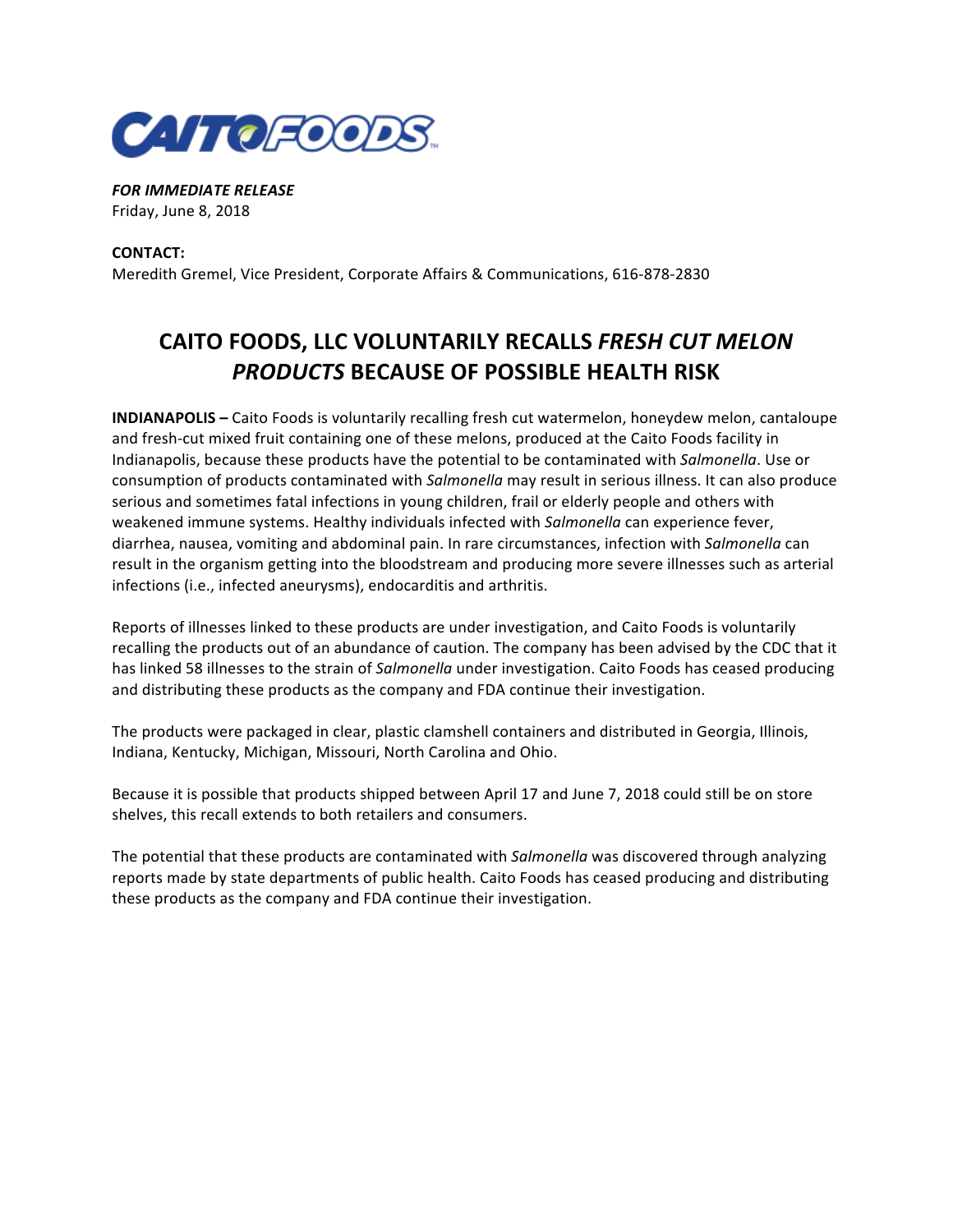Consumers seeking information may call 844-467-7278 Monday through Friday, 6 a.m. to 10 p.m. CT and Saturday and Sunday, 6 a.m. to 6 p.m. CT.

Retailers and wholesale customers should check their inventories and shelves to confirm that none of the products are present or available for purchase by consumers or in warehouse inventories. Please contact 844-467-7278 Monday through Friday, 6 a.m. to 10 p.m. CT and Saturday and Sunday, 6 a.m. to 6 p.m. CT to arrange for disposal or return of the product.

This recall is being conducted with the knowledge of the U.S. Food and Drug Administration.

The products listed below are included in this recall:

| <b>Customer</b>    | <b>Product Description</b>     | <b>Pack</b><br>Weight | <b>UPC</b>  | <b>Label</b><br><b>Description/Brand</b> | <b>Best By/Use By</b><br><b>Date Range</b> |
|--------------------|--------------------------------|-----------------------|-------------|------------------------------------------|--------------------------------------------|
|                    |                                |                       |             | <b>Clear Generic</b>                     |                                            |
| <b>Caito Foods</b> |                                |                       |             | Label Distributed                        | $4/27/18$ -                                |
| Distribution       | <b>CANTALOUPE SPEARS 6/16Z</b> | 16 oz.                | 81851301294 | by Caito Foods                           | 06/16/18                                   |
|                    |                                |                       |             | <b>Clear Generic</b>                     |                                            |
| Caito Foods        |                                |                       |             | Label Distributed                        | $4/27/18 -$                                |
| Distribution       | HONEYDEW SPEARS 6/16Z          | 16 oz.                | 81851301300 | by Caito Foods                           | 06/16/18                                   |
|                    |                                |                       |             | <b>Clear Generic</b>                     |                                            |
| Caito Foods        |                                |                       |             | Label Distributed                        | $4/27/18$ -                                |
| Distribution       | MELON MIX 6/10Z                | 10 oz.                | 81851301331 | by Caito Foods                           | 06/16/18                                   |
|                    |                                |                       |             | <b>Clear Generic</b>                     |                                            |
| Caito Foods        |                                |                       |             | Label Distributed                        | $4/27/18$ -                                |
| Distribution       | FRUIT MIX 6/10Z                | 10 oz.                | 81851301348 | by Caito Foods                           | 06/16/18                                   |
|                    |                                |                       |             | <b>Clear Generic</b>                     |                                            |
| Caito Foods        |                                |                       |             | Label Distributed                        | $4/27/18$ -                                |
| Distribution       | HONEYDEW CHUNKS 6/10Z          | 10 oz.                | 81851301362 | by Caito Foods                           | 06/16/18                                   |
|                    |                                |                       |             | <b>Clear Generic</b>                     |                                            |
| Caito Foods        |                                |                       |             | Label Distributed                        | $4/27/18 -$                                |
| Distribution       | <b>CANTALOUPE CHUNKS 6/10Z</b> | 10 oz.                | 81851301379 | by Caito Foods                           | 06/16/18                                   |
|                    |                                |                       |             | <b>Clear Generic</b>                     |                                            |
| Caito Foods        | <b>WATERMELON CHUNKS</b>       |                       |             | Label Distributed                        | $4/27/18$ -                                |
| Distribution       | 6/9.5Z                         | 9.5 oz.               | 81851301386 | by Caito Foods                           | 06/16/18                                   |
|                    |                                |                       |             | <b>Clear Generic</b>                     |                                            |
| Caito Foods        |                                |                       |             | Label Distributed                        | $4/27/18$ -                                |
| Distribution       | FRUIT MIX 6/5Z                 | 5 oz.                 | 81851301393 | by Caito Foods                           | 06/16/18                                   |
|                    |                                |                       |             | <b>Clear Generic</b>                     |                                            |
| Caito Foods        |                                |                       |             | Label Distributed                        | $4/27/18$ -                                |
| Distribution       | FRUIT BURST 4/20Z              | 20 oz.                | 81851301409 | by Caito Foods                           | 06/16/18                                   |
|                    |                                |                       |             | <b>Clear Generic</b>                     |                                            |
| Caito Foods        |                                |                       |             | Label Distributed                        | $4/27/18 -$                                |
| Distribution       | FRUIT MIX 3/48Z                | 48 oz.                | 81851301416 | by Caito Foods                           | 06/16/18                                   |
| Caito Foods        |                                |                       |             | <b>Clear Generic</b>                     | $4/27/18$ -                                |
| Distribution       | MELON MIX 6/16Z                | 16 oz.                | 81851301430 | Label Distributed                        | 06/16/18                                   |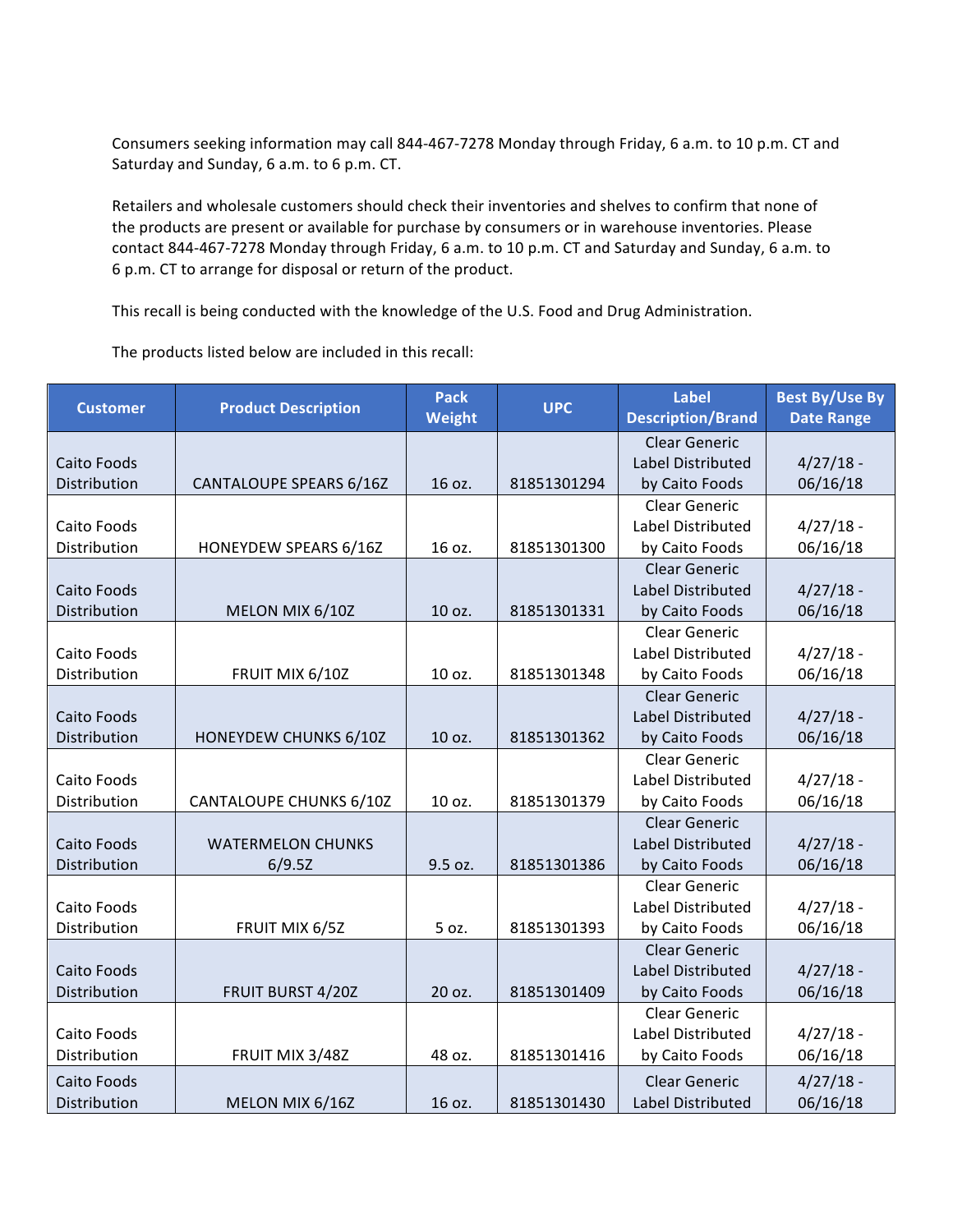|              |                                |        |              | by Caito Foods                         |                         |
|--------------|--------------------------------|--------|--------------|----------------------------------------|-------------------------|
|              |                                |        |              |                                        |                         |
|              |                                |        |              | <b>Clear Generic</b>                   |                         |
| Caito Foods  |                                |        |              | Label Distributed                      | $4/27/18 -$             |
| Distribution | FRUIT MIX 6/16Z                | 16 oz. | 81851301447  | by Caito Foods                         | 06/16/18                |
|              |                                |        |              | <b>Clear Generic</b>                   |                         |
| Caito Foods  |                                |        |              | Label Distributed                      | $4/27/18 -$             |
| Distribution | <b>FRUIT SNACK TRAY 3/32Z</b>  | 32 oz. | 81851301454  | by Caito Foods                         | 06/16/18                |
|              |                                |        |              | <b>Clear Generic</b>                   |                         |
| Caito Foods  |                                |        |              | Label Distributed                      | $4/27/18$ -             |
| Distribution | FRUIT PARTY PLATTER 3/64Z      | 64 oz. | 81851301461  | by Caito Foods                         | 06/16/18                |
|              |                                |        |              | <b>Clear Generic</b>                   |                         |
| Caito Foods  |                                |        |              | Label Distributed                      | $4/27/18 -$             |
| Distribution | MELON MIX SPEARS 6/16Z         | 16 oz. | 81851301478  | by Caito Foods                         | 06/16/18                |
|              |                                |        |              | <b>Clear Generic</b>                   |                         |
| Caito Foods  |                                |        |              | Label Distributed                      | $4/27/18 -$             |
| Distribution | FRUIT BOWL 6/64Z               | 64 oz. | 81851301485  | by Caito Foods                         | 06/16/18                |
|              |                                |        |              | <b>Clear Generic</b>                   |                         |
| Caito Foods  |                                |        |              | Label Distributed                      | $4/27/18 -$             |
| Distribution | <b>WATERMELON SPEAR 6/16Z</b>  | 16 oz. | 81851301591  | by Caito Foods                         | 06/16/18                |
| Caito Foods  |                                |        |              | <b>Clear Generic</b>                   |                         |
| Distribution |                                | 28 oz. | 81851301607  | Label Distributed                      | $4/27/18 -$<br>06/16/18 |
|              | <b>WATERMELON SPEAR 4/28Z</b>  |        |              | by Caito Foods<br><b>Clear Generic</b> |                         |
| Caito Foods  |                                |        |              | Label Distributed                      | $4/27/18 -$             |
| Distribution | <b>CANTALOUPE CHUNKS 1/80Z</b> | 80 oz. | 81851301614  | by Caito Foods                         | 06/16/18                |
|              |                                |        |              | <b>Clear Generic</b>                   |                         |
| Caito Foods  |                                |        |              | Label Distributed                      | $4/27/18 -$             |
| Distribution | HONEYDEW CHUNKS 1/80Z          | 80 oz. | 81851301621  | by Caito Foods                         | 06/16/18                |
|              |                                |        |              | <b>Clear Generic</b>                   |                         |
| Caito Foods  |                                |        |              | Label Distributed                      | $4/27/18 -$             |
| Distribution | FRUIT MIX 1/5LB                | 80 oz. | 81851302079  | by Caito Foods                         | 06/16/18                |
|              |                                |        |              | Clear Generic                          |                         |
| Caito Foods  |                                |        |              | Label Distributed                      | $4/27/18 -$             |
| Distribution | <b>WATERMELON CHUNKS 1/5LB</b> | 80 oz. | 81851302147  | by Caito Foods                         | 06/16/18                |
|              |                                |        |              | <b>Clear Generic</b>                   |                         |
| Caito Foods  |                                |        |              | Label Distributed                      | $4/27/18 -$             |
| Distribution | FRUIT BURST 6/10Z              | 10 oz. | 81851302215  | by Caito Foods                         | 06/16/18                |
|              |                                |        |              | <b>Clear Generic</b>                   |                         |
| Caito Foods  |                                |        |              | Label Distributed                      | $4/27/18 -$             |
| Distribution | <b>WATERMELON TRAY 1/5LB</b>   | 80 oz. | 81851302239  | by Caito Foods                         | 06/16/18                |
|              |                                |        |              | <b>Clear Generic</b>                   |                         |
| Caito Foods  |                                |        |              | Label Distributed                      | $4/27/18$ -             |
| Distribution | <b>WATERMELON CHUNK 4/18Z</b>  | 18 oz. | 826766260317 | by Caito Foods                         | 06/16/18                |
|              |                                |        |              | Garden Highway                         | $4/27/18$ -             |
| Costco       | FRUIT BOWL 8/48Z               | 48 oz. | 826766241125 | Label                                  | 06/16/18                |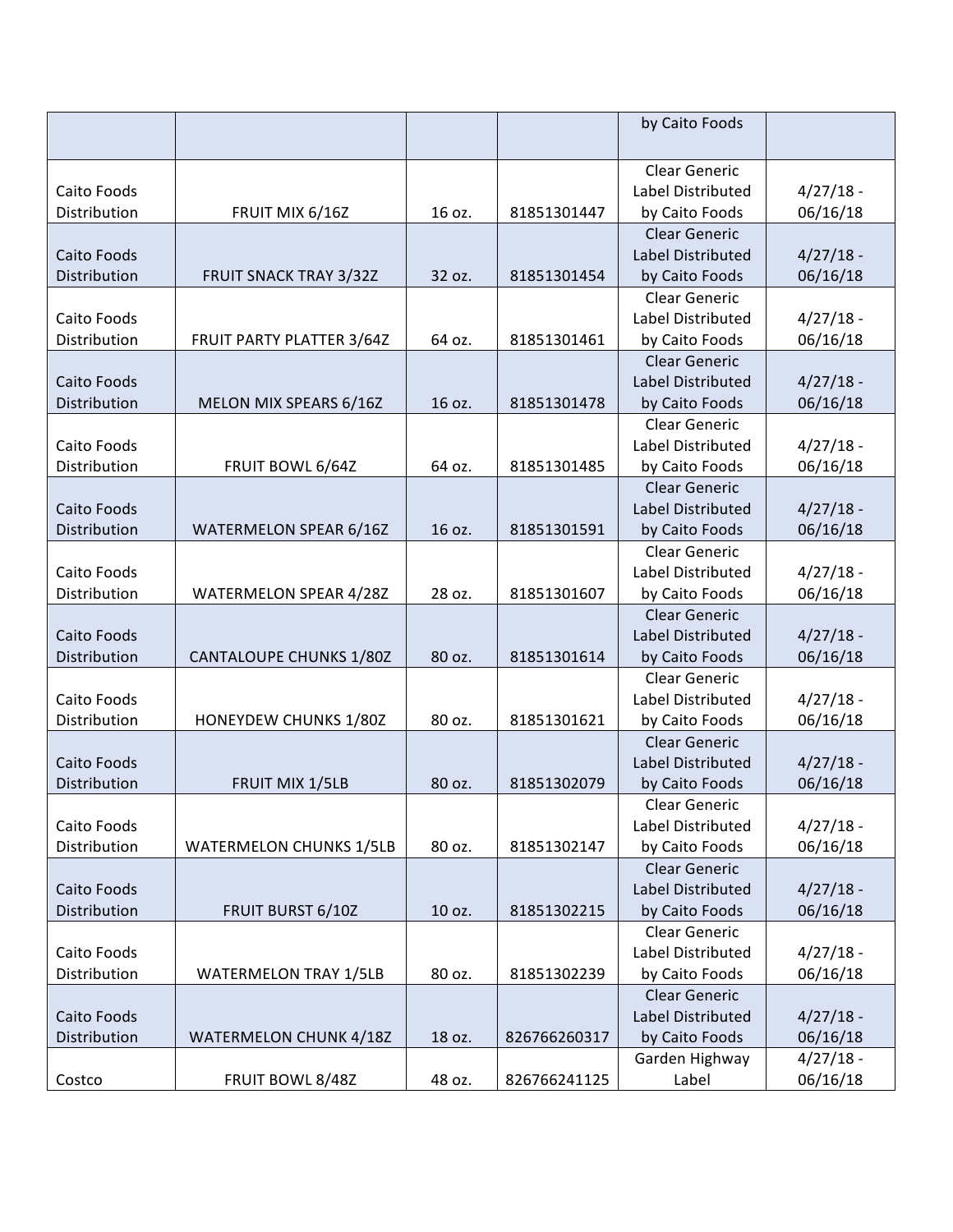|             |                               |         |              | <b>Clear Generic</b> |             |
|-------------|-------------------------------|---------|--------------|----------------------|-------------|
| Gordon Food |                               |         |              | Label Distributed    | $4/27/18 -$ |
| Service     | <b>WATERMELON CHUNKS 4/5Z</b> | 5 oz.   | 826766009800 | by Caito Foods       | 06/16/18    |
|             |                               |         |              | <b>Clear Generic</b> |             |
| Gordon Food |                               |         |              | Label Distributed    | $4/27/18 -$ |
| Service     | <b>CANTALOUPE CHUNKS 4/5Z</b> | 5 oz.   | 826766009817 | by Caito Foods       | 06/16/18    |
|             |                               |         |              | <b>Clear Generic</b> |             |
| Gordon Food |                               |         |              | Label Distributed    | $4/27/18 -$ |
| Service     | MELON MIX 4/5Z                | 5 oz.   | 826766009886 | by Caito Foods       | 06/16/18    |
|             |                               |         |              | <b>Clear Generic</b> |             |
| Gordon Food |                               |         |              | Label Distributed    | $4/27/18 -$ |
| Service     | FRUIT MIX 6/4.5Z              | 4.5 oz. | 826766257676 | by Caito Foods       | 06/16/18    |
|             |                               |         |              | <b>Clear Generic</b> |             |
| Gordon Food |                               |         |              | Label Distributed    | $4/27/18 -$ |
| Service     | <b>WATERMELON CHUNK 4/10Z</b> | 10 oz.  | 826766260041 | by Caito Foods       | 06/16/18    |
|             |                               |         |              | <b>Clear Generic</b> |             |
|             |                               |         |              | Label Distributed    |             |
|             | <b>WATERMELON QUARTER</b>     |         |              | by Renaissance       | $4/27/18 -$ |
| Kroger      | 6/36Z                         | 36 oz.  | 826766139903 | Food Group           | 06/16/18    |
|             |                               |         |              | <b>Clear Generic</b> |             |
|             |                               |         |              | Label Distributed    |             |
|             |                               |         |              | by Renaissance       | $4/27/18 -$ |
| Kroger      | <b>CANTALOUPE HALF 6/24Z</b>  | 24 oz.  | 826766139927 | <b>Food Group</b>    | 06/16/18    |
|             |                               |         |              | <b>Clear Generic</b> |             |
|             |                               |         |              | Label Distributed    |             |
|             |                               |         |              | by Renaissance       | $4/27/18 -$ |
| Kroger      | <b>WATERMELON SLICE 1/55Z</b> | 55 oz.  | 826766139941 | Food Group           | 06/16/18    |
|             |                               |         |              | <b>Clear Generic</b> |             |
|             |                               |         |              | Label Distributed    |             |
|             |                               |         |              | by Renaissance       | $4/27/18 -$ |
| Kroger      | <b>WATERMELON CHUNK 1/5LB</b> | 80 oz.  | 826766896011 | <b>Food Group</b>    | 06/16/18    |
|             |                               |         |              | <b>Clear Generic</b> |             |
|             |                               |         |              | Label Distributed    |             |
|             |                               |         |              | by Renaissance       | $4/27/18$ - |
| Kroger      | HONEYDEW CHUNKS 1/10Z         | 10 oz.  | 49022558632  | Food Group           | 06/16/18    |
|             |                               |         |              | <b>Clear Generic</b> |             |
|             |                               |         |              | Label Distributed    |             |
|             |                               |         |              | by Renaissance       | $4/27/18 -$ |
| Kroger      | MELON SPEAR TRIO 1/16Z        | 16 oz.  | 826766139590 | Food Group           | 06/16/18    |
|             |                               |         |              | Clear Generic        |             |
|             |                               |         |              | Label Distributed    |             |
|             |                               |         |              | by Renaissance       | $4/27/18$ - |
| Kroger      | MIXED SPEARS 1/16Z            | 16 oz.  | 826766139606 | Food Group           | 06/16/18    |
|             |                               |         |              | <b>Clear Generic</b> |             |
|             |                               |         |              | Label Distributed    |             |
|             |                               |         |              | by Renaissance       | $4/27/18 -$ |
| Kroger      | WATERMELON SPEAR 1/16Z        | 16 oz.  | 826766139620 | Food Group           | 06/16/18    |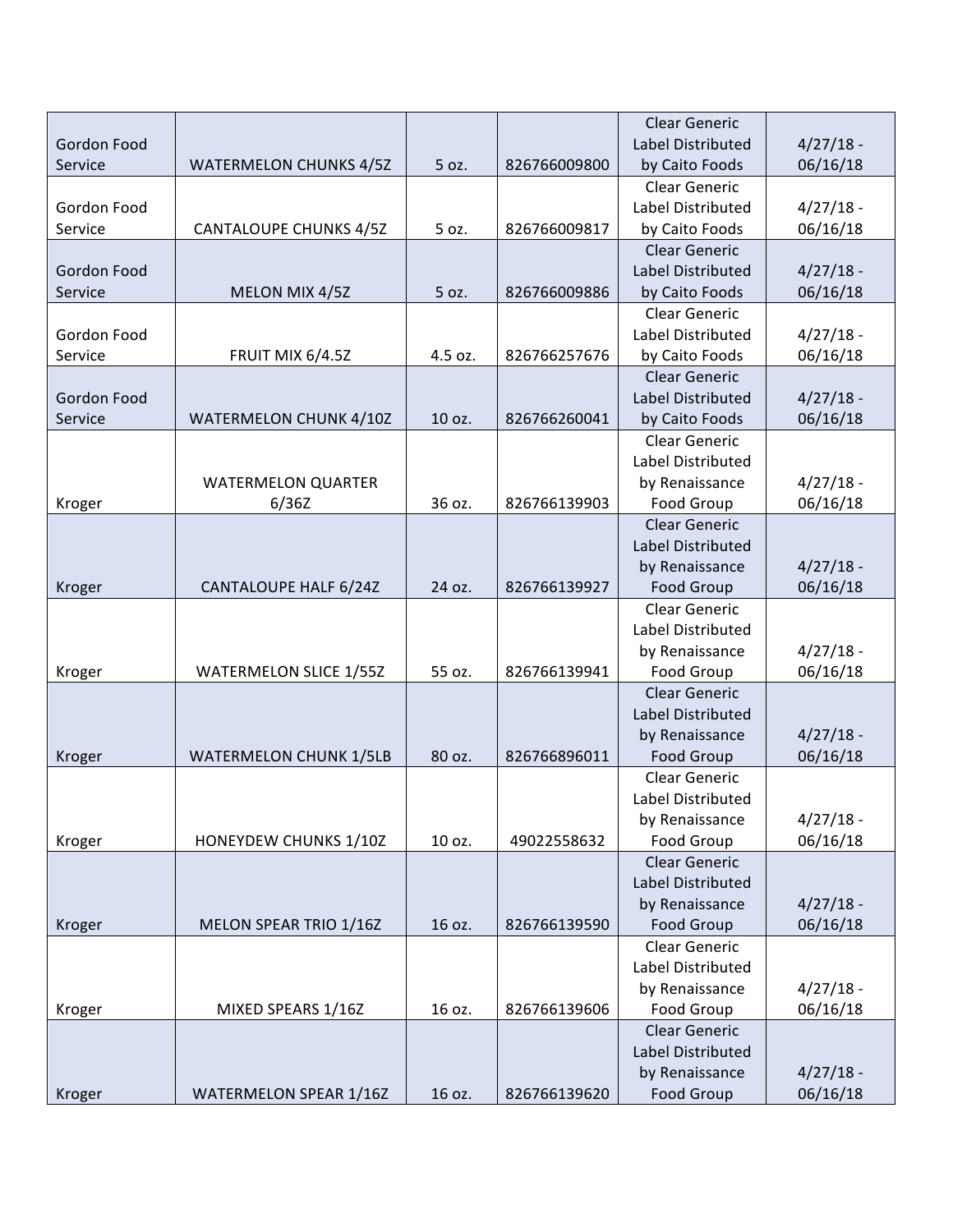|        |                               |           |              | <b>Clear Generic</b>        |             |
|--------|-------------------------------|-----------|--------------|-----------------------------|-------------|
|        |                               |           |              | Label Distributed           |             |
|        |                               |           |              | by Renaissance              | $4/27/18$ - |
| Kroger | MELON MIX 1/10Z               | 10 oz.    | 826766139804 | Food Group                  | 06/16/18    |
|        |                               |           |              | <b>Clear Generic</b>        |             |
|        |                               |           |              | Label Distributed           |             |
|        |                               |           |              | by Renaissance              | $4/27/18 -$ |
| Kroger | <b>WATERMELON CHUNK 1/10Z</b> | 10 oz.    | 826766139859 | Food Group                  | 06/16/18    |
|        |                               |           |              | <b>Clear Generic</b>        |             |
|        |                               |           |              | Label Distributed           |             |
|        |                               |           |              | by Renaissance              | $4/27/18$ - |
| Kroger | <b>CANTALOUPE CHUNK 1/10Z</b> | 10 oz.    | 826766140008 | Food Group                  | 06/16/18    |
|        |                               |           |              | <b>Clear Generic</b>        |             |
|        |                               |           |              | Label Distributed           |             |
|        |                               |           |              | by Renaissance              | $4/27/18$ - |
| Kroger | <b>CANTALOUPE CHUNK 1/24Z</b> | 24 oz.    | 826766140060 | Food Group                  | 06/16/18    |
|        |                               |           |              | <b>Clear Generic</b>        |             |
|        |                               |           |              | Label Distributed           |             |
|        |                               |           |              | by Renaissance              | $4/27/18 -$ |
| Kroger | MELON MIX 1/24Z               | 24 oz.    | 826766140077 | Food Group                  | 06/16/18    |
|        |                               |           |              | <b>Clear Generic</b>        |             |
|        |                               |           |              | Label Distributed           |             |
|        |                               |           |              | by Renaissance              | $4/27/18$ - |
| Kroger | <b>WATERMELON CHUNK 1/24Z</b> | 24 oz.    | 826766140084 | Food Group                  | 06/16/18    |
|        |                               |           |              | <b>Clear Generic</b>        |             |
|        |                               |           |              | Label Distributed           |             |
|        |                               |           |              | by Renaissance              | $4/27/18 -$ |
| Kroger | <b>WATERMELON CHUNK 1/48Z</b> | 48 oz.    | 826766140145 | Food Group                  | 06/16/18    |
|        |                               |           |              | <b>Clear Generic</b>        |             |
|        |                               |           |              | Label Distributed           | $4/27/18 -$ |
|        |                               | 40 oz.    | 826766140152 | by Renaissance              | 06/16/18    |
| Kroger | FRUIT SNACK TRAY 1/40Z        |           |              | Food Group<br>Clear Generic |             |
|        |                               |           |              | Label Distributed           |             |
|        |                               |           |              | by Renaissance              | $4/27/18 -$ |
|        | FRUIT MEDLEY 1/10Z            | 10 oz.    | 826766140176 | Food Group                  | 06/16/18    |
| Kroger |                               |           |              | <b>Clear Generic</b>        |             |
|        |                               |           |              | Label Distributed           |             |
|        |                               |           |              | by Renaissance              | $4/27/18 -$ |
| Kroger | FRUIT MEDLEY 1/24Z            | 24 oz.    | 826766140244 | <b>Food Group</b>           | 06/16/18    |
|        |                               |           |              | Clear Generic               |             |
|        |                               |           |              | Label Distributed           |             |
|        |                               |           |              | by Renaissance              | $4/27/18 -$ |
| Kroger | FRUIT MEDLEY 1/48Z            | 48 oz.    | 826766140305 | Food Group                  | 06/16/18    |
|        |                               |           |              | <b>Clear Generic</b>        |             |
|        | FRUIT TRAY SM W/DIP           |           |              | Label Distributed           | $4/27/18 -$ |
| Kroger | 1/26.75Z                      | 26.75 oz. | 826766145386 | by Renaissance              | 06/16/18    |
|        |                               |           |              |                             |             |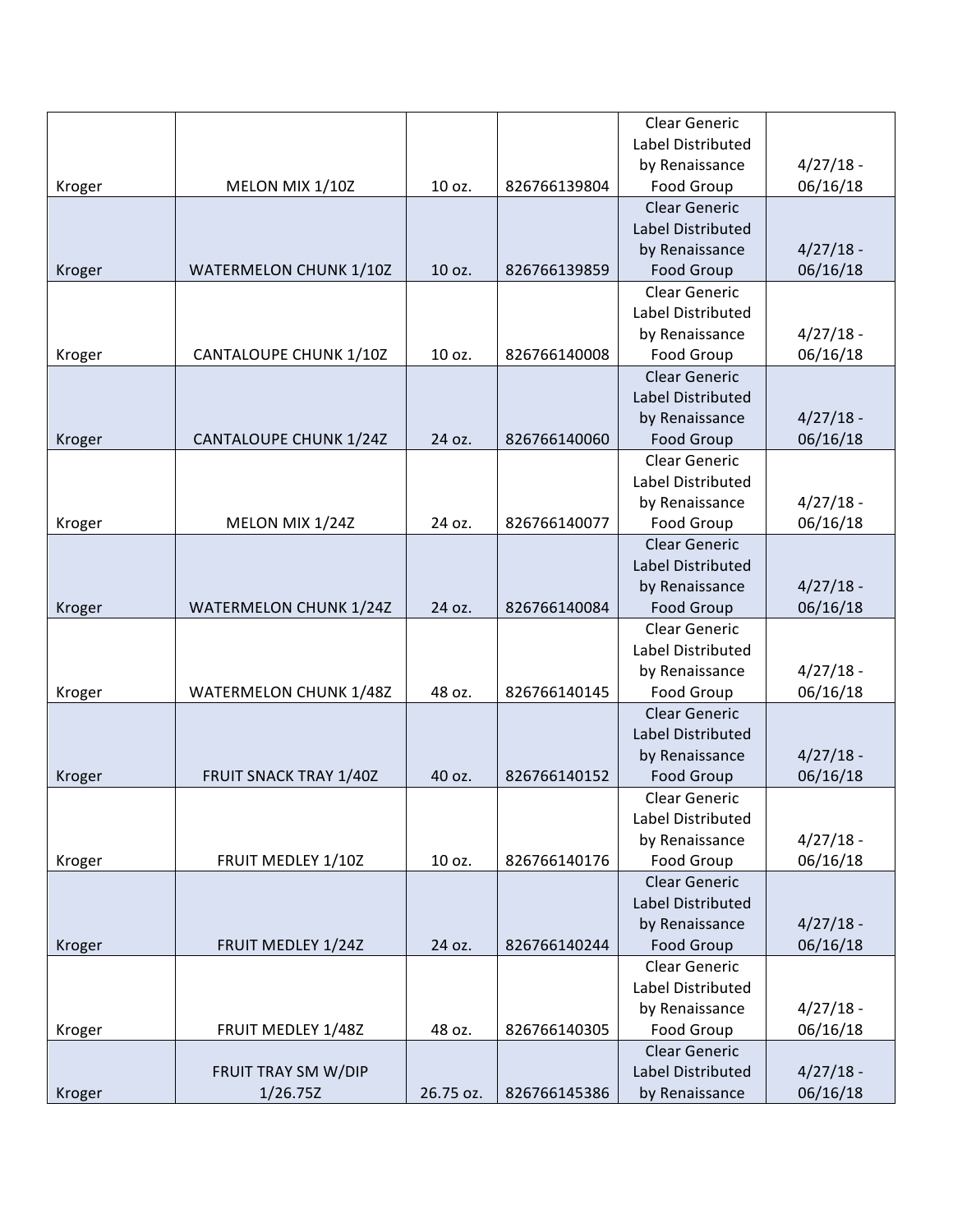|                             |                                |           |              | <b>Food Group</b>    |                         |
|-----------------------------|--------------------------------|-----------|--------------|----------------------|-------------------------|
|                             |                                |           |              |                      |                         |
|                             |                                |           |              | Clear Generic        |                         |
|                             |                                |           |              | Label Distributed    |                         |
|                             |                                |           |              | by Renaissance       | $4/27/18 -$             |
| Kroger                      | FRUIT TRAY LRG W/DIP 1/63Z     | 63 oz.    | 826766145393 | Food Group           | 06/16/18                |
|                             |                                |           |              | <b>Clear Generic</b> |                         |
|                             |                                |           |              | Label Distributed    |                         |
|                             |                                |           |              | by Renaissance       | $4/27/18 -$             |
| Kroger                      | <b>WATERMELON SPEAR 1/4LB</b>  | 64 oz.    | 826766181704 | <b>Food Group</b>    | 06/16/18                |
|                             |                                |           |              | <b>Clear Generic</b> |                         |
|                             |                                |           |              | Label Distributed    |                         |
|                             | FRU TRAY LG W/WATMLN           |           |              | by Renaissance       | $4/27/18 -$             |
| Kroger                      | 1/64.75Z                       | 64.75 oz. | 826766185498 | Food Group           | 06/16/18                |
|                             |                                |           |              | <b>Clear Generic</b> |                         |
|                             |                                |           |              | Label Distributed    |                         |
|                             |                                |           |              | by Renaissance       | $4/27/18 -$             |
| Kroger                      | SALAD FIESTA FRUIT 1/18Z       | 18 oz.    | 826766185641 | Food Group           | 06/16/18                |
|                             |                                |           |              | <b>Clear Generic</b> |                         |
|                             |                                |           |              | Label Distributed    |                         |
|                             |                                |           |              | by Renaissance       | $4/27/18 -$             |
| Kroger                      | <b>CANTALOUPE CHUNK 1/5LB</b>  | 80 oz.    | 826766896578 | Food Group           | 06/16/18                |
| SpartanNash                 |                                |           |              |                      | $4/27/18 -$             |
| Distribution                | FRUIT MIX 6/5Z                 | 5 oz.     | 884853630610 | Open Acres           | 06/16/18                |
| SpartanNash                 |                                |           |              |                      | $4/27/18 -$             |
| Distribution                | <b>CANTALOUPE CHUNKS 1/80Z</b> | 80 oz.    | 884853631266 | Open Acres           | 06/16/18                |
| SpartanNash                 |                                |           |              |                      | $4/27/18$ -             |
| Distribution                | WATERMELON SPEAR 4/28Z         | 28 oz.    | 884853630672 | Open Acres           | 06/16/18                |
| SpartanNash<br>Distribution |                                | 16 oz.    | 884853630856 |                      | $4/27/18 -$<br>06/16/18 |
| SpartanNash                 | CANTALOUPE SPEARS 6/16Z        |           |              | Open Acres           | $4/27/18 -$             |
| Distribution                | FRUIT BURST 6/10Z              | 10 oz.    | 884853630887 | Open Acres           | 06/16/18                |
| SpartanNash                 |                                |           |              |                      | $4/27/18 -$             |
| Distribution                | MELON MIX 6/10Z                | 10 oz.    | 884853630894 | Open Acres           | 06/16/18                |
| SpartanNash                 |                                |           |              |                      | $4/27/18 -$             |
| Distribution                | FRUIT MIX 6/10Z                | 10 oz.    | 884853630900 | Open Acres           | 06/16/18                |
| SpartanNash                 |                                |           |              |                      | $4/27/18 -$             |
| Distribution                | HONEYDEW CHUNKS 6/10Z          | 10 oz.    | 884853630924 | Open Acres           | 06/16/18                |
| SpartanNash                 |                                |           |              |                      | $4/27/18$ -             |
| Distribution                | <b>CANTALOUPE CHUNKS 6/10Z</b> | 10 oz.    | 884853630931 | Open Acres           | 06/16/18                |
| SpartanNash                 | <b>WATERMELON CHUNKS</b>       |           |              |                      | $4/27/18 -$             |
| Distribution                | 6/9.5Z                         | 9.5 oz.   | 884853630948 | Open Acres           | 06/16/18                |
| SpartanNash                 |                                |           |              |                      | $4/27/18 -$             |
| Distribution                | FRUIT BURST 4/20Z              | 20 oz.    | 884853630955 | Open Acres           | 06/16/18                |
| SpartanNash                 |                                |           |              |                      | $4/27/18 -$             |
| Distribution                | FRUIT MIX 3/48Z                | 48 oz.    | 884853630962 | Open Acres           | 06/16/18                |
| SpartanNash                 | MELON MIX 6/16Z                | 16 oz.    | 884853630986 | Open Acres           | $4/27/18$ -             |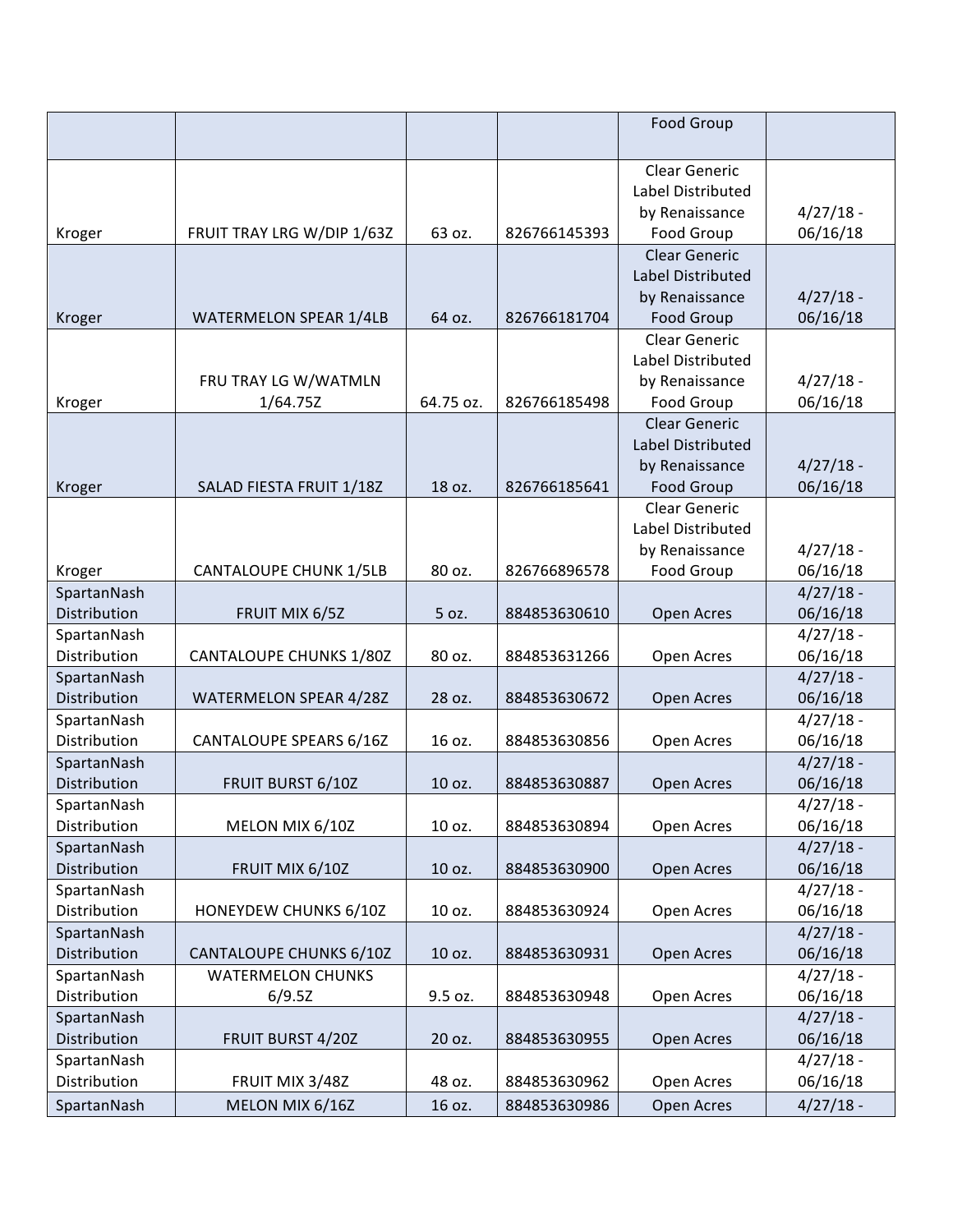| Distribution       |                                |         |              |                                  | 06/16/18                |
|--------------------|--------------------------------|---------|--------------|----------------------------------|-------------------------|
| SpartanNash        |                                |         |              |                                  | $4/27/18 -$             |
| Distribution       | FRUIT MIX 6/16Z                | 16 oz.  | 884853630993 | Open Acres                       | 06/16/18                |
| SpartanNash        |                                |         |              |                                  | $4/27/18$ -             |
| Distribution       | FRUIT TRAY 3/32Z               | 32 oz.  | 884853631006 | <b>Open Acres</b>                | 06/16/18                |
| SpartanNash        |                                |         |              |                                  | $4/27/18 -$             |
| Distribution       | FRUIT PARTY PLATTER 3/64Z      | 64 oz.  | 884853631013 | Open Acres                       | 06/16/18                |
| SpartanNash        |                                |         |              |                                  | $4/27/18 -$             |
| Distribution       | <b>WATERMELON SPEAR 6/16Z</b>  | 16 oz.  | 884853631068 | Open Acres                       | 06/16/18                |
| SpartanNash        |                                |         |              |                                  | $4/27/18$ -             |
| Distribution       | HONEYDEW CHUNKS 1/80Z          | 80 oz.  | 884853631273 | Open Acres                       | 06/16/18                |
|                    |                                |         |              | <b>Sprouts Farmers</b>           | $4/27/18$ -             |
| Sprouts            | <b>WATERMELON CHUNK 6/18Z</b>  | 18 oz.  | 646670522406 | Market                           | 06/16/18                |
|                    |                                |         |              | <b>Sprouts Farmers</b>           | $4/27/18 -$             |
| Sprouts            | MELON MIX CHUNK 6/20Z          | 20 oz.  | 646670522437 | Market                           | 06/16/18                |
|                    | <b>WATERMELON CHUNK 6/9.5Z</b> |         | 646670522444 | <b>Sprouts Farmers</b><br>Market | $4/27/18 -$<br>06/16/18 |
| Sprouts            |                                | 9.5 oz. |              |                                  | $4/27/18 -$             |
| Sprouts            | FRUIT BURST 6/10Z              | 10 oz.  | 646670522482 | <b>Sprouts Farmers</b><br>Market | 06/16/18                |
|                    |                                |         |              | <b>Sprouts Farmers</b>           | $4/27/18$ -             |
| Sprouts            | FRUIT PARTY PLATTER 3/64Z      | 64 oz.  | 646670522499 | Market                           | 06/16/18                |
|                    |                                |         |              | <b>Sprouts Farmers</b>           | $4/27/18 -$             |
| Sprouts            | <b>WATERMELON SPEAR 6/16Z</b>  | 16 oz.  | 826766893850 | Market                           | 06/16/18                |
|                    |                                |         |              |                                  |                         |
|                    | <b>CANTALOUPE SLICE Trader</b> |         |              |                                  | $4/27/18 -$             |
| <b>Trader Joes</b> | Joe's 12/16Z                   | 16 oz.  | 00952668     | Trader Joe's                     | 06/16/18                |
| Walgreens          | MELON MIX 1/10Z                | 10 oz.  | 49022519114  | Delish                           | $4/27/18 -$<br>06/16/18 |
|                    |                                |         |              |                                  | $4/27/18$ -             |
| Walgreens          | <b>WATERMELON CHUNK 1/5Z</b>   | 5 oz.   | 49022519138  | Delish                           | 06/16/18                |
|                    |                                |         |              |                                  |                         |
|                    | <b>CANTALOUPE SNACK CUP</b>    |         |              |                                  | $4/27/18 -$             |
| Walgreens          | <b>WAG 1/5Z</b>                | 5 oz.   | 49022519169  | Delish                           | 06/16/18                |
|                    |                                |         | 49022519183  | Delish                           | $4/27/18$ -<br>06/16/18 |
| Walgreens          | SEASONAL FRUIT SALAD 1/10Z     | 10 oz.  |              |                                  | $4/27/18 -$             |
| Walgreens          | TROPICAL MEDLEY 1/10Z          | 10 oz.  | 49022536999  | Delish                           | 06/16/18                |
|                    |                                |         |              |                                  |                         |
|                    | MANGO PINE LOPE SPEAR          |         |              |                                  | $4/27/18$ -             |
| Walgreens          | <b>WAG 1/5Z</b>                | 5 oz.   | 49022537019  | Delish                           | 06/16/18                |
|                    |                                |         |              |                                  | $4/27/18 -$             |
| Walgreens          | FRUIT BURST 1/10Z              | 10 oz.  | 49022558625  | Delish                           | 06/16/18                |
| Walgreens          | <b>WATERMELON SPEAR 1/16Z</b>  | 16 oz.  | 49022588219  | Delish                           | $4/27/18 -$<br>06/16/18 |
|                    | CANTALOUPE SPEAR WAG           |         |              |                                  | $4/27/18 -$             |
| Walgreens          | 1/16Z                          | 16 oz.  | 49022588240  | Delish                           | 06/16/18                |
|                    |                                |         |              |                                  |                         |
|                    | FRUIT SALAD SEASONAL WAG       |         |              |                                  | $4/27/18$ -             |
| Walgreens          | 1/32Z                          | 32 oz.  | 49022637764  | Delish                           | 06/16/18                |
| Walgreens          | FRUIT TRAY 1/22Z               | 22 oz.  | 49022683129  | Delish                           | $4/27/18 -$             |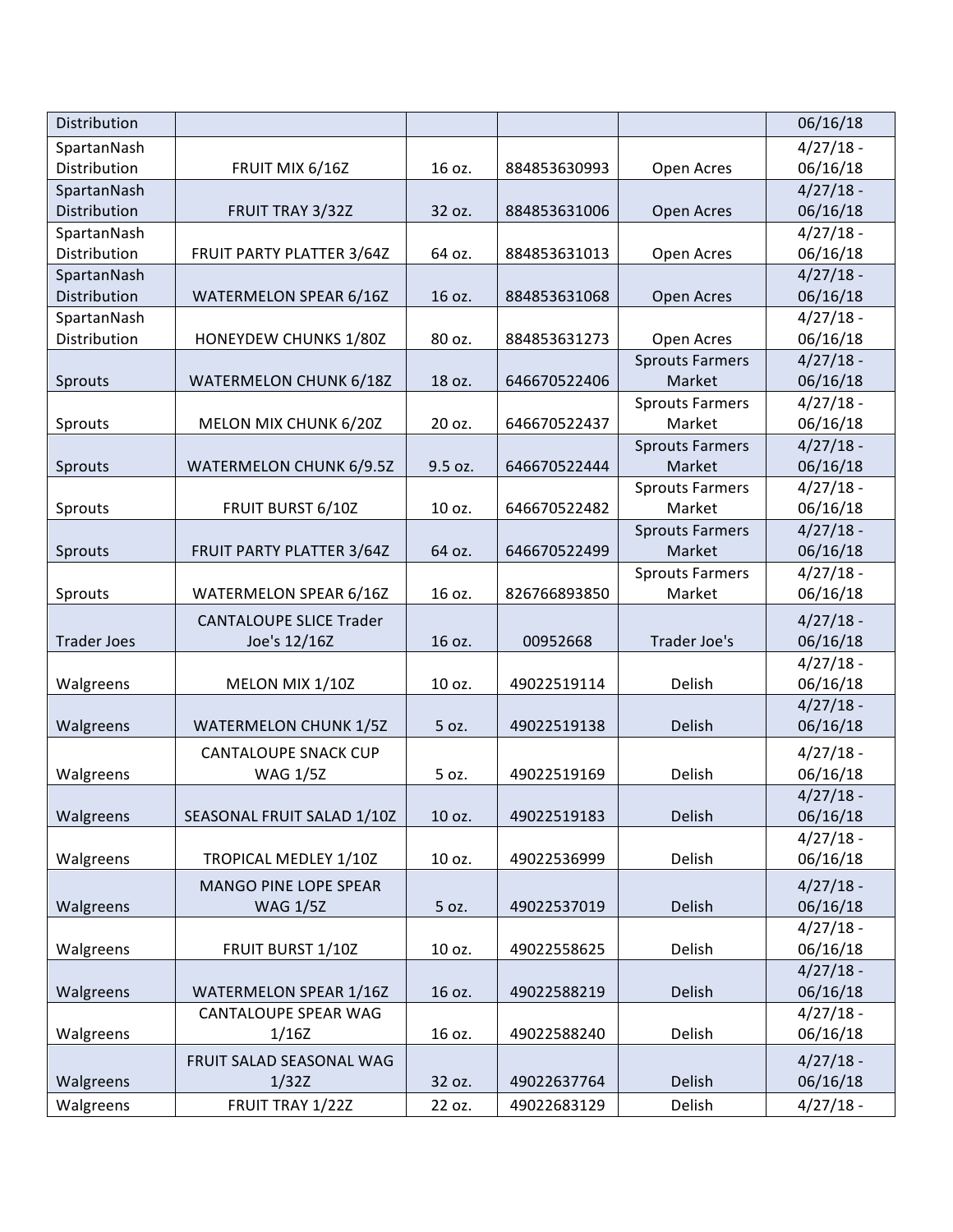|                       |                                |         |              |                             | 06/16/18                |
|-----------------------|--------------------------------|---------|--------------|-----------------------------|-------------------------|
|                       |                                |         |              |                             | $4/27/18$ -             |
| Walgreens             | <b>WATERMELON CHUNK 1/9.5Z</b> | 9.5 oz. | 49022804586  | Delish                      | 06/16/18                |
|                       | FRUIT SPEAR ASSORTED 1         |         |              |                             | $4/27/18 -$             |
| Walgreens             | /16Z                           | 16 oz.  | 49022813823  | Delish                      | 06/16/18                |
|                       |                                |         |              |                             | $4/27/18 -$             |
| Walgreens             | <b>CANTALOUPE CHUNK 1/10Z</b>  | 10 oz.  | 49022822436  | Delish                      | 06/16/18                |
|                       |                                |         |              |                             | $4/27/18$ -             |
| Walgreens             | FRUIT MIX 1/10Z                | 10 oz.  | 49022822443  | Delish                      | 06/16/18                |
|                       |                                |         |              |                             | $4/27/18$ -             |
| Walgreens             | <b>WATERMELON CHUNK 1/18Z</b>  | 18 oz.  | 49022923331  | Delish                      | 06/16/18                |
|                       |                                |         |              | Freshness                   | $4/27/18 -$             |
| Walmart               | CANTALOUPE SPEAR 4/10Z         | 10 oz.  | 681131180146 | Guaranteed                  | 06/16/18                |
|                       |                                |         |              | Freshness                   | $4/27/18 -$             |
| Walmart               | CANTALOUPE SPEAR 4/16Z         | 16 oz.  | 681131180153 | Guaranteed                  | 06/16/18                |
| Walmart               | FRUIT TRAY 2/48Z               | 48 oz.  | 681131180207 | Freshness<br>Guaranteed     | $4/27/18 -$<br>06/16/18 |
|                       |                                |         |              | Freshness                   | $4/27/18$ -             |
| Walmart               | FRUIT BOWL 2/40Z               | 40 oz.  | 681131180238 | Guaranteed                  | 06/16/18                |
|                       |                                |         |              | Freshness                   | $4/27/18$ -             |
| Walmart               | SEASONAL BLEND 4/10Z           | 10 oz.  | 681131180481 | Guaranteed                  | 06/16/18                |
|                       |                                |         |              | Freshness                   | $4/27/18 -$             |
| Walmart               | SEASONAL BLEND 4/16Z           | 16 oz.  | 681131180498 | Guaranteed                  | 06/16/18                |
|                       |                                |         |              | Freshness                   | $4/27/18 -$             |
| Walmart               | SEASONAL BLEND 2/32Z           | 32 oz.  | 681131180504 | Guaranteed                  | 06/16/18                |
|                       |                                |         |              | Freshness                   | $4/27/18 -$             |
| Walmart               | <b>WATERMELON CHUNK 2/42Z</b>  | 40 oz.  | 681131180658 | Guaranteed                  | 06/16/18                |
|                       |                                |         |              | Freshness                   | $4/27/18 -$             |
| Walmart               | WATERMELON SPEAR 4/16Z         | 16 oz.  | 681131180665 | Guaranteed                  | 06/16/18                |
|                       |                                |         |              | Freshness                   | $4/27/18$ -             |
| Walmart               | <b>WATERMELON SPEAR 4/10Z</b>  | 10 oz.  | 681131180672 | Guaranteed                  | 06/16/18                |
|                       |                                |         |              | Freshness                   | $4/27/18 -$             |
| Walmart               | WATERMELON SPEAR 2/32Z         | 32 oz.  | 681131180689 | Guaranteed                  | 06/16/18                |
|                       |                                |         |              | Freshness                   | $4/27/18 -$             |
| Walmart               | SEASONAL TRIO 2/32Z            | 32 oz.  | 681131180696 | Guaranteed                  | 06/16/18                |
|                       | <b>WATERMELON QUARTERS</b>     |         |              | Freshness                   | $4/27/18 -$             |
| Walmart               | 4/44Z                          | 47 oz.  | 681131221719 | Guaranteed                  | 06/16/18                |
|                       |                                |         |              | Freshness                   | $4/27/18 -$             |
| Walmart               | MELON BERRY MIX 4/10Z          | 13 oz.  | 826766254248 | Guaranteed                  | 06/16/18                |
|                       |                                |         |              | Freshness                   | $4/27/18 -$             |
| Walmart               | SALAD SEASONAL FRUIT 4/10Z     | 13 oz.  | 826766254262 | Guaranteed                  | 06/16/18                |
| Whole                 |                                |         |              | <b>Whole Foods</b>          | $4/27/18 -$             |
| Foods/Amazon          | <b>MELON COMBO</b>             | 20 oz.  | 82676681120  | Market Label                | 06/16/18                |
| Whole                 |                                |         |              | Whole Foods                 | $4/27/18 -$             |
| Foods/Amazon<br>Whole | <b>FRUIT TRAY SMALL</b>        | 36 oz.  | 826766811274 | Market Label<br>Whole Foods | 06/16/18                |
| Foods/Amazon          | FRUIT SALAD SEASONAL           | 20 oz.  | 826766810987 | Market Label                | $4/27/18$ -<br>06/16/18 |
|                       |                                |         |              |                             |                         |